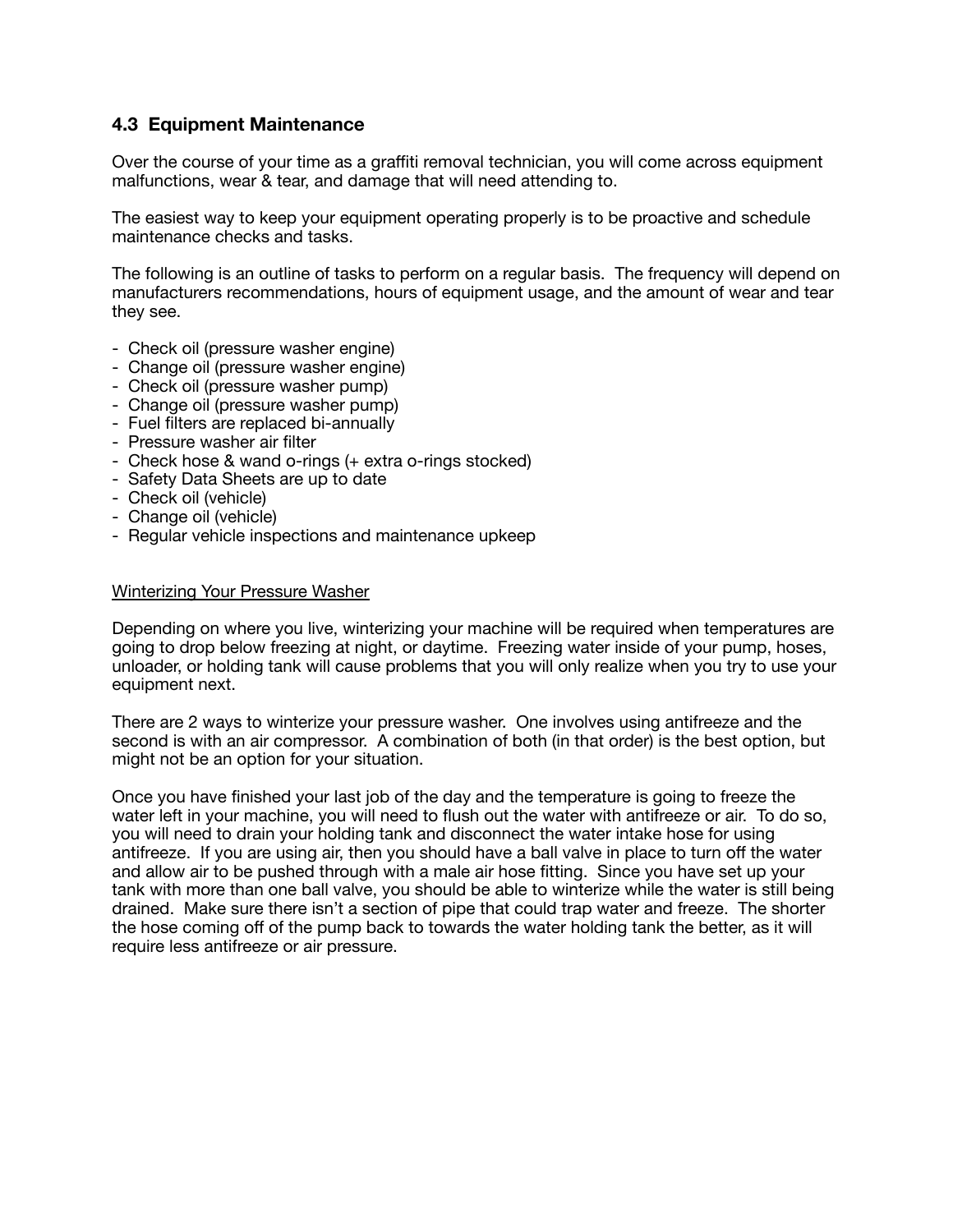**1**. **Antifreeze Winterization**: Once the hose from the pump is disconnected, place the hose into a bottle of antifreeze. The amount of antifreeze needed will depend on how much water your machine (and hoses) can hold. You don't want to run out of antifreeze half way through. Leaving your wand connected (on low pressure), as if you were starting a regular job, and run the machine so it is sucking out of the jug of antifreeze. Have a bucket ready to catch the antifreeze as it comes out of the end, don't let it pour on the ground. Once the coloured antifreeze is coming out of the end of your wand, let go of the trigger so that the antifreeze diverts through your unloader and pushes any water in it out as well.

Turn the machine off and you are finished.

Water and antifreeze mixing together won't raise the freezing point of the antifreeze and keep your machine safe. The antifreeze will stay separated and you may find pockets of water that will freeze inside your coils, hose, pump, or wherever the water ends up.

When starting your machine the next time, hook everything back as normal with water and place the hose into a bucket to recapture the antifreeze. You will know when water is coming out of the end of your hose because the fluid colour will turn clear. Do not reuse this antifreeze unless you are 100% sure you didn't get any water mixed in with it.

**Pros**: You know your unloader and wand have been winterized 100% as well. Can be done anywhere. Easy to do and doesn't require extra equipment.

**Cons**: Hoses can take gallons of antifreeze, so draining them and not including them on the antifreeze flush might be a better idea, but you risk getting ice chunks in pooled areas. Worse for environment. More expensive.

**2**. **Dry Winterizing**: This method will require purchasing a fitting that can be attached to your water intake before your pump. A fixed 3-way valve is a good feature to have on your machine's plumbing system with the male air valve fitting always ready for an air hose from an air compressor to be clicked in. Once your air compressor is full of air, hook it into the fitting on the water intake hose and allow it to blow out the water. You don't need to have your wand hooked up on this option, so make sure your wand is drained by placing it vertical, pulling the trigger and move the variable handle back and forth until water stops coming out of it.

Once the water has finished coming out of the end of your hose, disconnect the compressor and let it fill up with air again. Depending on the size of your compressor, it could take a few full air tanks to push all of the water out. You can also put the wand back on and release the trigger to force air through the unloader The combination of this method with the antifreeze method is better for this particular reason because the air pressure may not be enough to engage the unloader and actually push air through it.

When all of the water and droplets have stopped spraying out of the end of your hose you are done; however, there is always a chance that water could be in areas of your machine, so refer to your owners manual for specific instructions on your particular machine as some may suggest one method over the other.

**Pros**: Less expensive than purchasing antifreeze. Better for environment. Hoses can easily be blown out.

**Cons**: Air compressor and electricity required. May not be able to winterize after your last jobsite if power isn't available. Unloader and wand may not get fully blown out.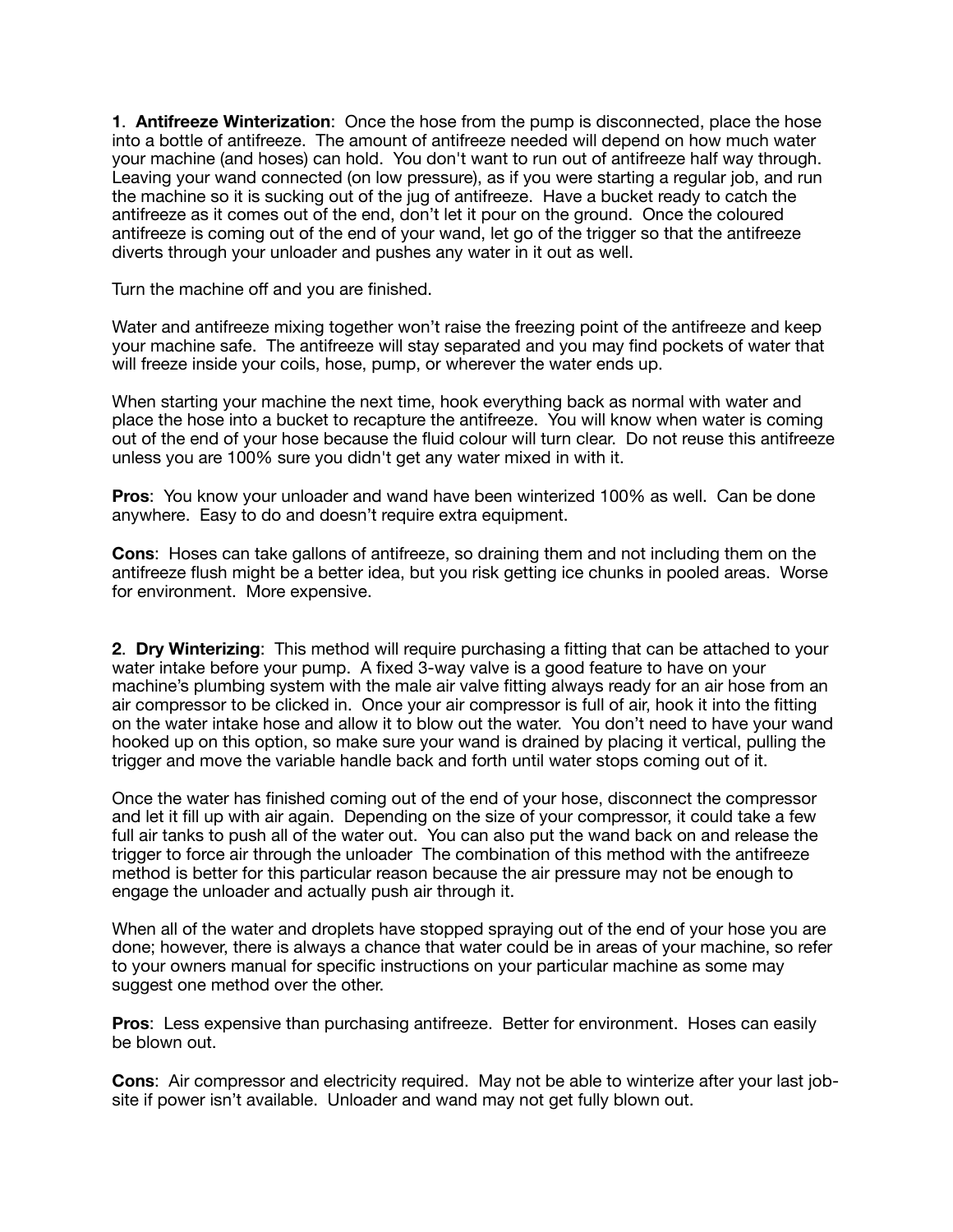Lastly, another way to ensure your machine will be kept in top shape is to keep it heated and not let it get cold in the first place. For example, a pressure washer in an enclosed trailer can be heated or parked in a heated garage, but do not use an open flame heating system inside a trailer as you have fuel and other chemicals in an enclosed area. If these are options for you, this is the best option as your battery life will be longer and you can save the time on winterizing. However, it can still be a good idea to winterize with one of the methods if it isn't in a heated garage because a power failure at night could turn the temperature quickly, whereas a garage would take much more time before the freezing would occur. There are many variables, but you will know your local weather patterns and it's up to you to decide which methods will work in your situation. The lower the temperatures get, the more risk involved, so use more caution as winter progresses.

A combination of blowing out your pressure washer hoses and then pulling some antifreeze into them, the unloader, and your wand is the best option, but not always feasible. Be prepared for both methods if you can, so if you're a long drive away from where you will park the machine on a really cold day, you have the option to winterize the pump, unloader, and coils before you leave your last job-site. Play it safe because repairs can be costly and time consuming. You might also do damage that still allows your machine to work, but at lower PSI because of internal pump damage. Troubleshooting at this point can be the most difficult because there can be few visible and obvious issues.

No matter which method you use, it's always a good idea to completely drain your wand at the end of the day. Leaving water in it can freeze and start a chain reaction of troubleshooting because it might not be obvious where the frozen section is. The more systems you have in place, the less headaches you'll have the next day.